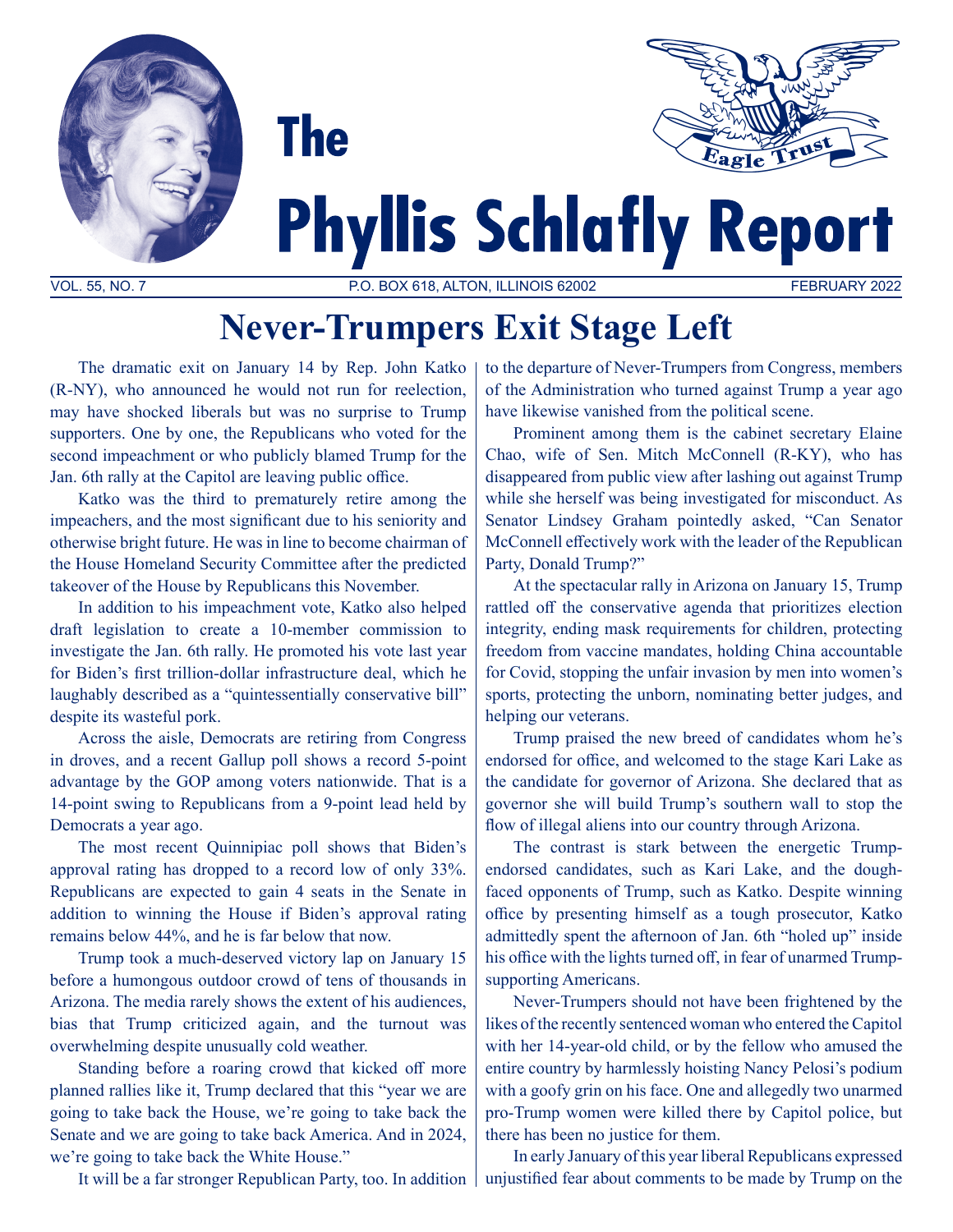anniversary of Jan. 6th, while House conservatives declared that they wanted to listen and learn from what Trump would say. At the Arizona rally Trump delivered those comments, and they were spot on.

He observed that "it's a disgrace to our country" that politicians are resorting to "Stalinist show trials" against those who participated in the Jan. 6th rally. He remarked that witnesses brought before the sham House investigatory committee say they "have never been treated so horribly in my life."

It is perpetrating an "unprecedented assault on civil liberties" and engaging in a "blatant abuse of power to harass their political opponents," he continued. Trump rightly pointed out that "it's never happened to this extent" to misuse the powers of government to persecute political opponents as House Democrats are doing.

#### **A Titanic Hearing on Covid**

Thousands of Americans gathered on the national mall on January 23 for the "Defeat the Mandates" rally led by Robert F. Kennedy Jr., whose new book, *The Real Anthony Fauci*, has already sold more than 500,000 copies. The diverse crowd somehow got there despite airline cancellations and how cities including Washington, D.C., require proof of vaccination before customers can be served in restaurants.

The next day, Senator Ron Johnson (R-WI) courageously convened a panel discussion of some of the world's most highly credentialed experts on infectious disease. Entitled "Covid-19: A Second Opinion," the meeting was held in the historic Caucus Room of the Russell Senate Office Building, whose marble columns and heavy red drapes have provided the backdrop to many famous congressional hearings.

Senator Johnson's convocation may be the most important hearing in the 110 years since the Senate heard from survivors of the Titanic disaster in the very same room. Senators conducted the Titanic hearing in 1912 in order to determine why 1,500 of the Titanic's 2,200 passengers needlessly perished in that catastrophe.

Among the witnesses this time was Dr. Paul Marik, M.D., a critical care doctor whose 500 peer-reviewed articles have been cited in over 48,000 other peer-reviewed publications. Referring to the 850,000 Americans who have died of Covid, Dr. Marik said bluntly: "These have been unnecessary, needless deaths."

Dr. Marik was highly critical of the very expensive but "toxic" new drug remdesivir for hospitalized Covid patients, saying "The question is why. Why have cheap, safe, and effective drugs been ignored for the treatment of Covid-19 which could have saved maybe 500,000 lives?"

Another witness was Aaron Kheriaty, M.D., who was fired by the University of California at Irvine for not being vaccinated although his natural immunity provides greater protection to the virus. He said the argument for mandates collapses now that we have "clear evidence that Covid vaccines do not prevent infection or transmission of the virus."

Dr. Kheriaty called attention to the unprecedented 40% increase in all-cause mortality among working-age adults (18-64). The public health establishment has provided no explanation for that shocking rise in mortality, which is not directly related to Covid though it may be due to its vaccines and lockdowns.

Dr. Robert Malone, M.D., testified that the vaccines "do not prevent infection, viral replication, or transmission," so why are they mandated? They cannot produce herd immunity, Dr. Malone said, even if every man, woman and child in America is vaccinated.

Dr. Jay Bhattacharya, M.D., reiterated the teaching of the Great Barrington Declaration, which he co-authored in October 2020, and testified against the lockdowns. Dr. Richard Urso, M.D., an expert on inflammation which is usually the first symptom of respiratory viruses including Covid, stressed the importance of taking medication in the first few days while the virus is replicating.

Dr. Peter McCullough, M.D., said "there are only two bad outcomes: hospitalization and death," so the overriding need is for widely available early treatments that can be taken as soon as symptoms appear. Because Covid is "a mass casualty event," Dr. McCullough said, we can't afford to wait for randomized trials that are not forthcoming.

Dr. Ryan Cole, M.D., said that vaccinated people are not only getting the Omicron variant, but are getting it at a higher rate than the unvaccinated, especially if they received 2 or 3 shots. "This is why mandates are absolutely moot, irrelevant, and need to go away worldwide," adding that "we know how to treat an upper respiratory infection" like the common cold.

Dr. Paul Alexander, Ph.D., cited the high risk of vaccinating people who have natural immunity from a previous bout with Covid. "Children should never get these vaccines," Dr. Alexander said, noting that "properly informed consent has never occurred."

Dr. Harvey Risch, M.D., the renowned Yale epidemiologist, denounced the mainstream media for failing to report the "very significant evidence of benefit" for both hydroxychloroquine and ivermectin, shown to reduce hospitalization and death by over 50% when used for early outpatient treatment. Dr. Risch criticized "outright fraud" by the FDA in using data from hospitalized patients in order to exaggerate the risks of these very safe medications in an outpatient setting.

Dr. Pierre Kory, M.D., a specialist in pulmonary critical care, cited evidence from Mexico, India, Brazil, and elsewhere that Covid was virtually eradicated by the early,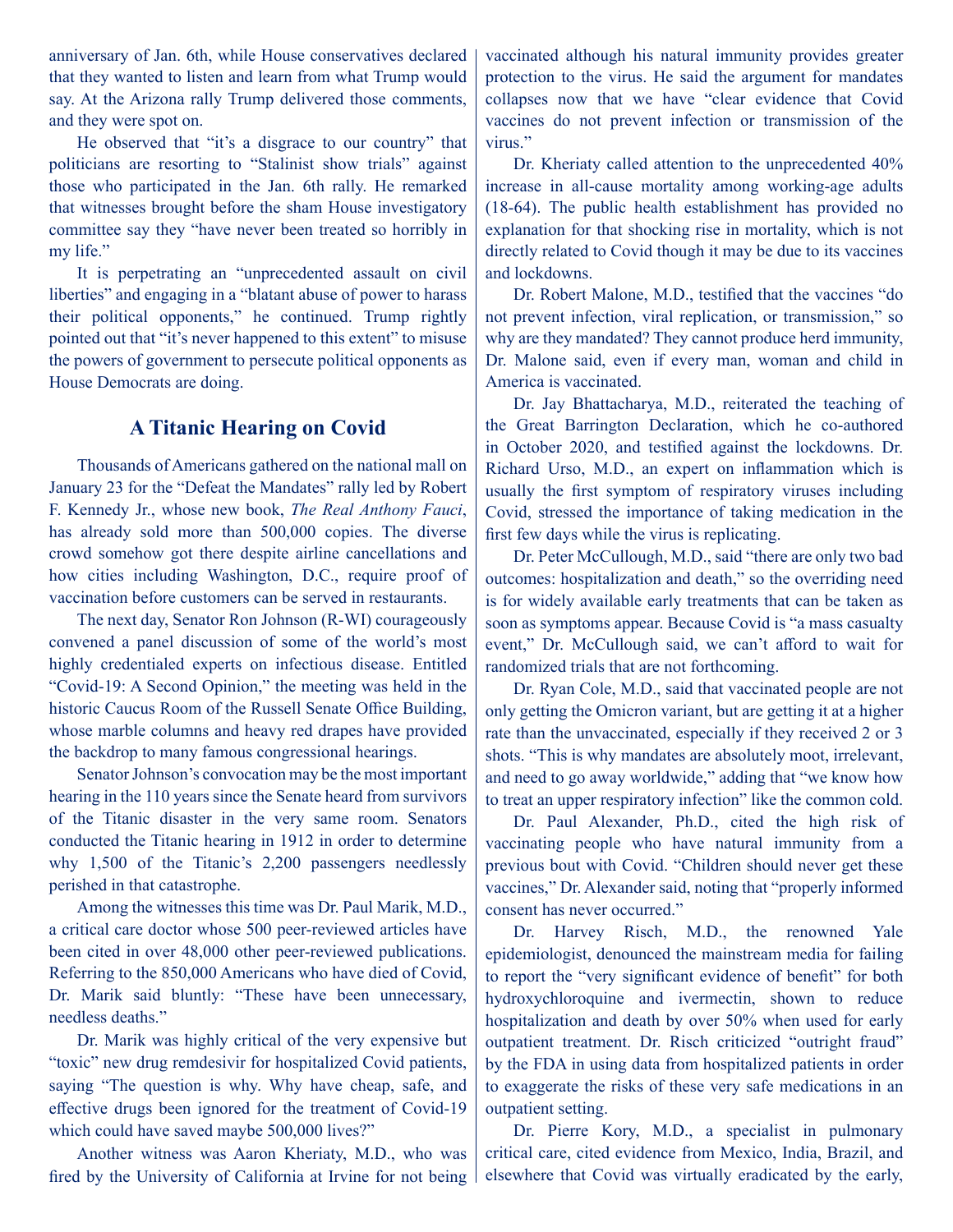widespread use of cheap ivermectin. Dr. Mary Bowden, M.D., an ear, nose, and throat specialist who, unlike Dr. Fauci, has personally treated many Covid patients, alleged Houston Methodist Hospital was warehousing Covid patients with ineffective treatment while impeding early treatment.

Sen. Johnson is pivotal to the battleground state of Wisconsin, and is running again for reelection to help the GOP retake the U.S. Senate. His Titanic-like hearing illustrates how essential he is to push back against biased and misguided public health policies.

#### **Securing Elections is #1 Priority**

As state legislatures open their 2022 sessions, their top priority should be election integrity. Topics such as freedom from Covid tyranny, redistricting, and rejecting critical race studies are also important, but without secure elections then all other issues are put at risk.

A new poll shows that the number of Americans who don't believe that Joe Biden was elected fairly has grown among Republican voters. According to a Yahoo News/ YouGov poll the first week of January, a whopping 75% of Trump voters recognize that the last election was "rigged and stolen" to hand it to the unfit Biden.

Today only 9 percent of Trump voters believe that Biden won "fair and square," which is even less than the mere 13% who thought that a year ago. Republicans are not eating the dog food being fed by the liberal media and Democrats who insist that all must bow down to the hokey election procedures used last time.

NPR recently confirmed that two-thirds of Republicans feel that "voter fraud helped Joe Biden win the 2020 election." One Republican was quoted as expressing disbelief that anyone would actually vote for Biden as president.

Trump has not wavered in his view of the last election, and increasingly Americans agree with him. Even New York Republicans, not known to be conservative, filed suit to block allowing 800,000 non-citizens from voting in New York City elections there.

States establish the law for elections and the time is ripe for them to ensure election integrity. This includes restoring predominantly in-person voting on one Election Day, with narrow exceptions subject to transparency about voter verification to reduce fraud, and reporting final results that same night.

On a sinking ship, Democrats in Congress rush to propose new federal legislation that would expand the opportunities for mischief. Now they want to end the 60-vote filibuster in the Senate in order to pass sweeping changes to election law that would make permanent the travesty of the last presidential election.

Two Democrats, Joe Manchin (D-WV) and Kyrsten Sinema (D-AZ), have long opposed eliminating the filibuster rule that prevents merely 50 senators in only one party from passing most kinds of legislation. Manchin has particularly endorsed the need for bipartisanship on major legislation, such as drastic changes in our election procedures.

But other Democrats are plowing ahead with their plan to rewrite election law at the federal level. Their bad bills, the first two of which have passed the House, are H.R. 1 ("For the People Act"), H.R. 4 ("John Lewis Voting Rights Advancement Act"), and S. 2747 ("Freedom to Vote Act"), which would expand unverified voting, prohibit requiring photo ID, and destroy election integrity in additional ways.

It's essential to block these harmful federal bills, and equally important to enact new laws at the state level to thwart the election chicanery. New York City is beginning this year to allow illegal aliens to vote, and Democrat governors are expected to support similar moves.

Legal challenges should not deter GOP legislators as in the past. A majority on the Supreme Court is expected to affirm state authority over cleaning up their election procedures, regardless of which side benefits.

At the January 7 Supreme Court hearing on Biden's suffocating new Covid regulations, the most prominent two words in the view of the Court majority appeared to be, "who decides?" In other words, is this an issue that the federal government should decide, or one that the States (or Congress) should decide?

The Constitution and two centuries of tradition confirm that the States decide election procedures, and have the authority to prevent and punish misconduct. Transparency should be mandated by all state legislatures, such that public information about who voted and their verification is made available to all in order to deter and drive out fraud.

Panicked by the poll numbers showing how many recognize pervasive election fraud, liberals found littleknown Senator Mike Rounds (R-SD) to declare on January 16 that the 2020 election was fair. But he has not audited any ballots cast in battleground regions, and Trump responded by observing that Rounds "just went woke."

States should reform their laws to restore the authority of state legislatures to pick the slate of presidential electors and, if necessary, to override reported results tainted by lack of verification. This is not a matter to be left in the hands of unaccountable courts or election officials, as picking the next president is far too important an issue for state legislatures to delegate to another branch of government.

Trump stands by to endorse the opponent of any Republican who foolishly obstructs legislation for election integrity. He has a nearly perfect track record of success by his endorsements of candidates, for the good reason that restoring secure elections is a top priority of the American people, too.